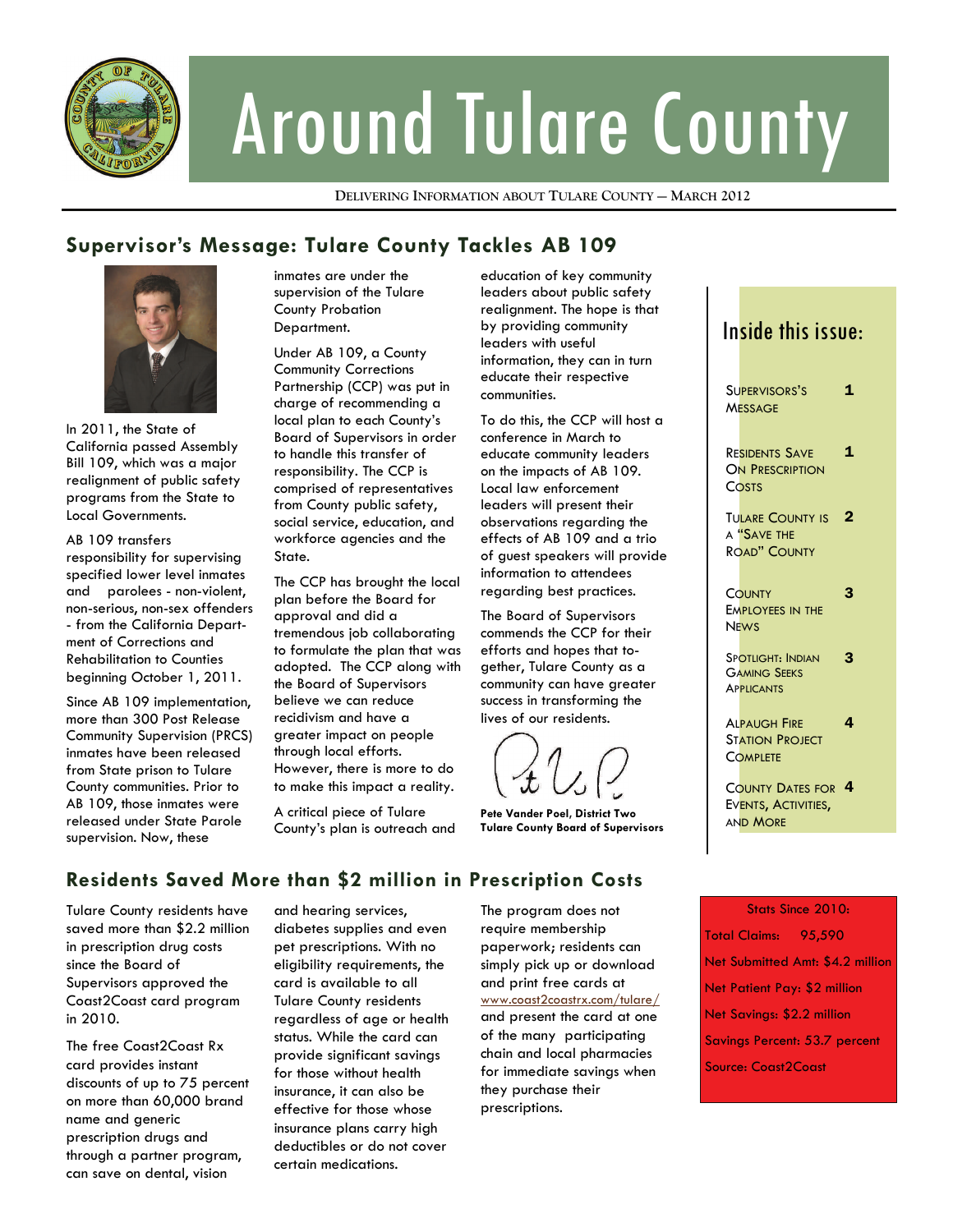# Around Tulare County: www.aroundtularecounty.com

# **Tulare County Designated "Share the Road County"**



"Providing road safety education to Tulare County residents, particularly to those who cycle, run, and walk, is a proactive step to preventing future tragedies." Allen Ishida, Chairman of the Board of **Supervisors** 

Tulare County's Resource Management Agency has formed a coalition with residents, several other county departments, schools, and the California Highway Patrol to spread one common message – share the road.

The Tulare County Share the Road Committee has established several goals to achieve, including:

Educating the public – including schools and local community groups – regarding the rules of the road and best safety practices.

Implementing additional signage on the roadway system to remind the public about the rules of the road.

Increased enforcement by local law enforcement agencies.

In February, the Board of Supervisors approved a proclamation which designates Tulare County as a "Share the Road County." The proclamation challenges all users of the county road

system to work together through cooperation, courtesy, and observance of the laws governing the use of the public roads to improve safety and enjoyment for all modes of transportation.

According to the California Highway Patrol's 2009 statistics, there were 13,083 pedestrians injured in roadway accidents and 12,043 cyclists injured in roadway accidents statewide. In Tulare County, there were 119 pedestrians injured and 12 fatalities. There were 93 cyclists injured and one fatality.

While 2011 statistics aren't available, there was at least one reported cycling-related fatality in Tulare County when 41-year-old Scott Nelson died in August after crashing his bicycle into a jogger outside of Exeter.

"Providing road safety education to Tulare County residents, particularly to those who cycle, run, and walk, is a proactive step to preventing future tragedies," said Allen

Ishida, Chairman of the Board of Supervisors. "The Board of Supervisors supports this coalition's efforts and urges other government agencies to join us in encouraging the public on how to share the road properly."

The Share the Road Committee plans to ask Tulare County's eight incorporated cities to adopt a similar proclamation of support, as well as outlying community councils.

The Tulare County Share the Road Committee was created in September 2011 and includes representatives of Tulare County's Resource Management Agency, Health & Human Services Agency, and Sheriff's Department, the Tulare County Association of Governments, California Highway Patrol, Southern Sierra Cycling, Visalia Runners, City of Exeter, Exeter High School, Visalia Waterways and Trails Committee, and the Tulare County Office of Education.

# **Five Rules of the Road for Pedestrians and Cyclists**

## **Pedestrian safety tips:**

1. Walk on the left side of the road, facing traffic, in rural areas where no sidewalks exist.

2. Stay alert! Beware of vehicles making illegal turns or running red lights.

3. Wear light-colored clothing and/or reflective material, especially at night.

4. Use crosswalks if they are available. Remember to stay within the painted lines.

5. Make eye contact with drivers to ensure that they see you.

## **Cycling safety tips:**

1. Avoid biking at night.

2. Protect your head. Wear a helmet.

3. Learn the rules of the road. Obey traffic laws.

4. Stay alert. Always keep a lookout for obstacles in your path.

5. Check for traffic. Always be aware of the traffic around you.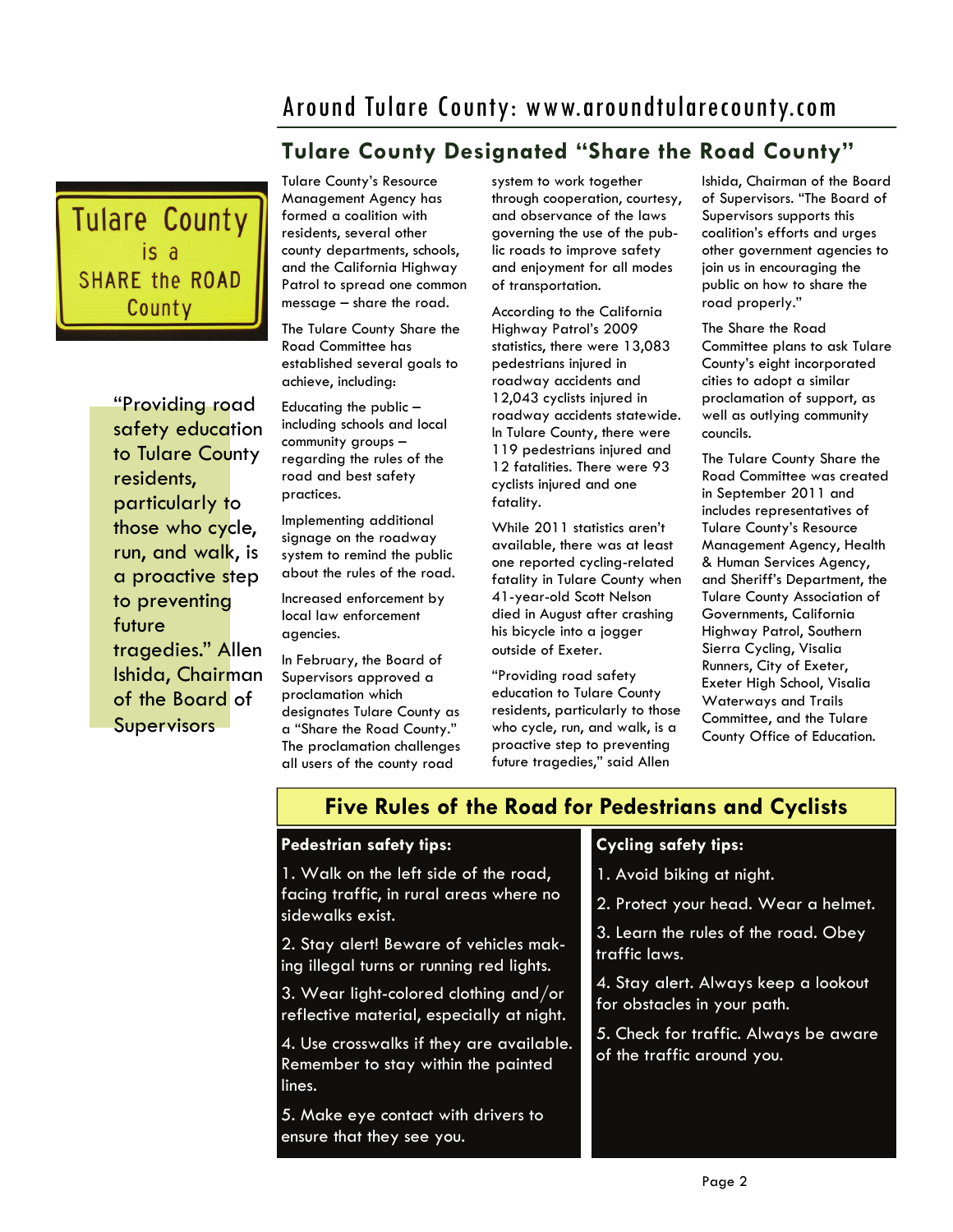# **Spotlight: Tulare County Employees in the News**

There were plenty of County of Tulare employees who made the news in February.

#### **Fireman Saves Life**

Tulare County Fire Department Lieutenant Casey Lewis saved a man from a burning building, The Foothills Sun Gazette reported in February.

Lt. Lewis and fire staff responded to a structure fire in Lemon Cove. After consulting with the man's wife, Lt. Lewis entered the smoke-filled house and located a person by the sounds of grunts and coughs.

Lt. Lewis found the man laying face down on the floor and got him out of the house safely.

#### **Film Commission Provides Opportunity for Youth**

The Tulare County Film Commission worked with the Porterville Chamber of Commerce to link local

students to the production crew of "The Devout," a movie that is being shot in Porterville.

About three dozen students worked on all stages of the production of the movie. Tasks included on-site medical assistance to set production, makeup consultation and more.

"Working on the film was a way for these kids to step in and see if they really wanted to pursue a particular field," Film Commissioner Eric Coyne said in a an interview with the Porterville Recorder.

## **Library Recruiting for Youth Advisory Board**

The Tulare County Library formed an advisory board comprised of youth. The Teen Advisory Group, or TAG, will be responsible for planning programs, creating content for a teen website, and more.

"There is no better way to

jumpstart teen programs at the library than by having input from our local youth," Deputy Librarian Jeff Scott said in a statement.

#### **Sheriff's Department Helps Restore School Landmark**

In November, Sheriff's Department staff helped solve the case of the stolen 150-year-old bell at Rockford Elementary School.

In February, the bell was reinstalled and the man who stole it was sentenced to three years in state prison for one count of grand theft, according to The Porterville Recorder.



**There are many County employees who are doing outstanding things for their community outside of their job.** 

**Do you know a County employee who should be in the spotlight? Let us know at:** 

**newsletter@co.tulare.ca.us**

## **Program Spotlight: Indian Gaming Local Benefit Committee**

The Tulare County Indian Gaming Local Community Benefit Committee (IGLCBC) is seeking grant applications from interested parties.

Senate Bill 621, which became law on January 1, 2004, makes grant funding available to counties, cities and special districts impacted by tribal gaming from the Indian Gaming Special Distribution Fund. Gaming tribes that operated 200 or more gaming devices on or before September 1, 1999 contribute a variable portion of their net winnings into the Fund. In Tulare County, the Tule River Tribe contributes

winnings. The seven-member Tulare County Indian Gaming Local Community Benefit Committee is responsible for selecting these grants.

In Tulare County \$268,177.87 in grant funding is available. The Tule River Tribe must sponsor the grants and affirm that the proposed grant projects have a reasonable relationship to the impacts of their gaming facility.

To be considered, a grant proposal must fall into one of two categories: 60% of available funds are Nexus Grants, which must meet specific criteria. Non-Nexus

or discretionary grants representing 40% of the total funding are also available.

The IGLCBC will evaluate grant proposals and weigh their merits based on state guidelines that give priority to: law enforcement; fire services; emergency medical services; roads; public health; recreation and youth programs; waste disposal and water supplies; child care programs; mitigating environmental impacts and behavioral health.

Completed grant applications should be mailed to Helen Herrera, IGLCBC staff member at 2800 W. Burrel Ave, Visalia, CA 93291. For questions about the grant process, Herrera can be reached at (559) 636-5000.

**Want your program to be in the spotlight? Please send suggestions to:** 

**newsletter@co.tulare.ca.us**